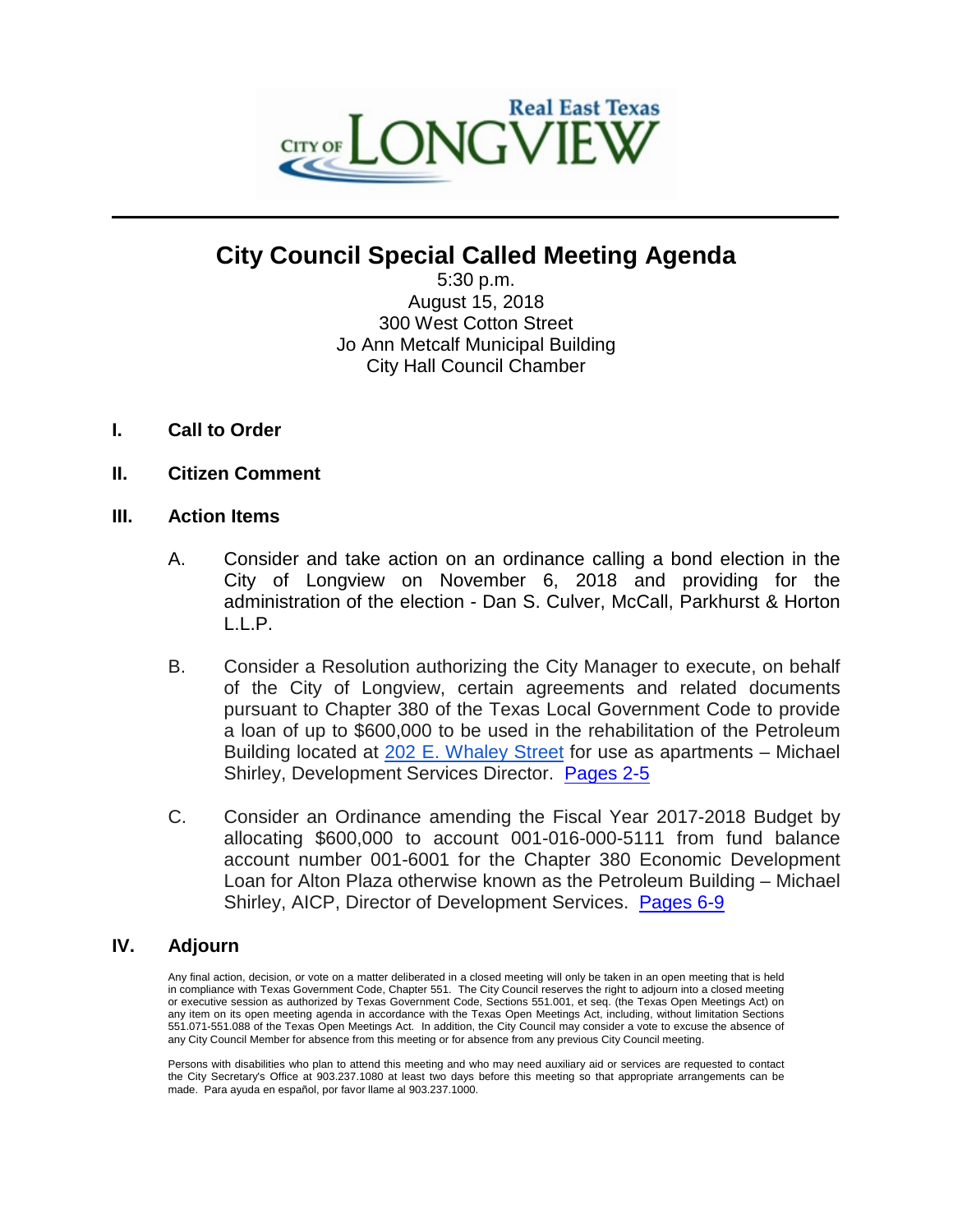# <span id="page-1-0"></span>**Chapter 380 Economic Development Loan for Alton Plaza otherwise known as the Petroleum Building**

| <b>DESCRIPTION:</b>        | Alton Plaza, LLC, by Saigebrook Alton, LLC a Texas<br>limited liability company request a commitment to fund<br>a construction loan that will have a principal amount of<br>\$600,000.00, a term of 24 months, and a 0% interest<br>rate. The permanent loan, in the principal amount of<br>\$600,000.00, will have a term of 18 years and 35-year<br>amortization period with a 1% interest rate per annum.<br>Payments during the term of the permanent loan will<br>be subject to cash flow availability. The funds<br>requested for Alton Plaza will help ensure the financial<br>feasibility of the development both during construction<br>and over the life cycle of the community |
|----------------------------|-------------------------------------------------------------------------------------------------------------------------------------------------------------------------------------------------------------------------------------------------------------------------------------------------------------------------------------------------------------------------------------------------------------------------------------------------------------------------------------------------------------------------------------------------------------------------------------------------------------------------------------------------------------------------------------------|
| <b>RECOMMENDED ACTION:</b> | Approval of Loan Request                                                                                                                                                                                                                                                                                                                                                                                                                                                                                                                                                                                                                                                                  |
| <b>SOURCE OF FUNDS:</b>    | Reserve Funds                                                                                                                                                                                                                                                                                                                                                                                                                                                                                                                                                                                                                                                                             |
| <b>STAFF CONTACT:</b>      | Michael Shirley, AICP<br>Director of Development Services<br>903-237-1059<br>mshirley@longviewtexas.gov                                                                                                                                                                                                                                                                                                                                                                                                                                                                                                                                                                                   |

**COUNCIL DATE:** August 15, 2018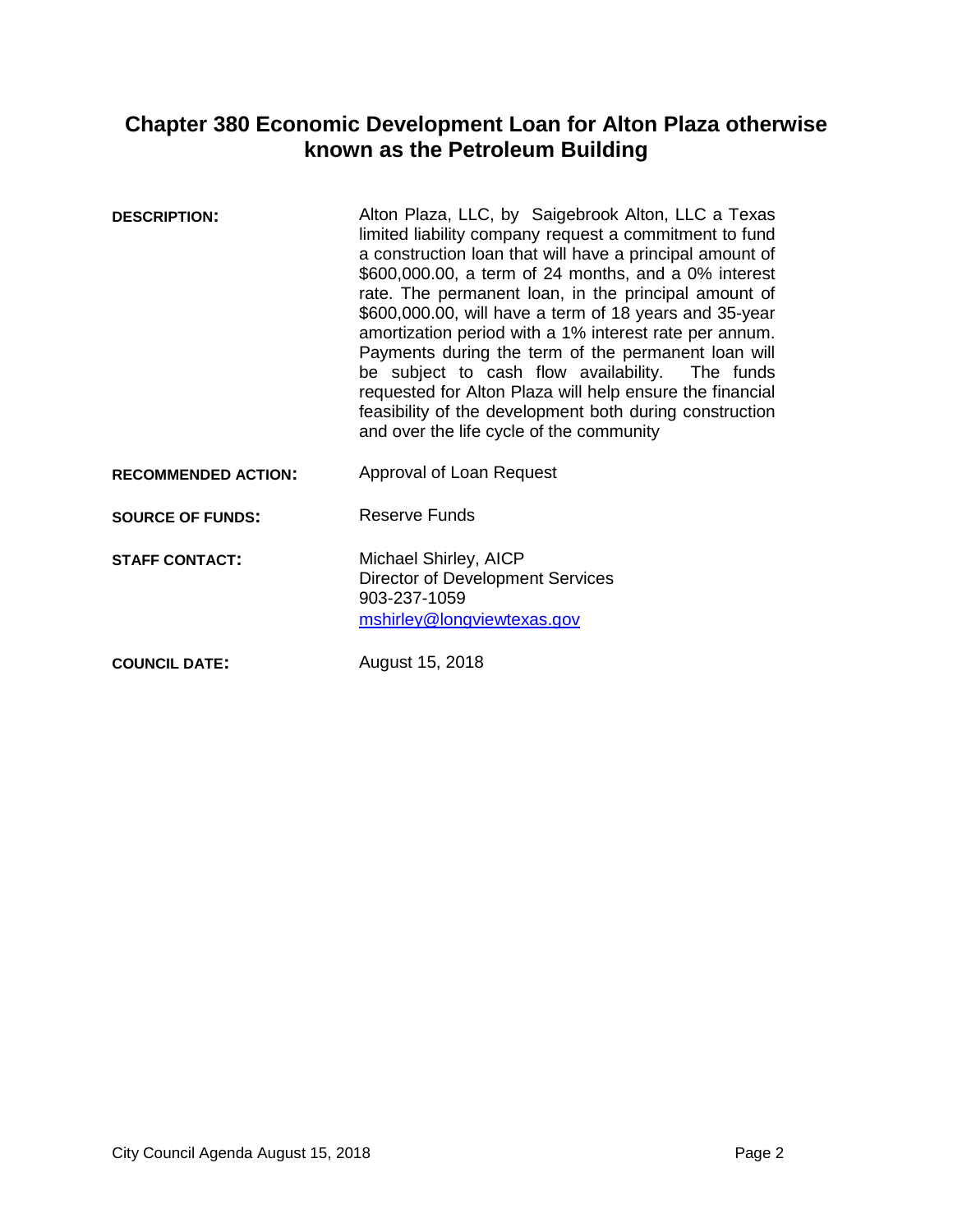#### RESOLUTION NO. 5360

**A RESOLUTION OF THE CITY COUNCIL OF THE CITY OF LONGVIEW, TEXAS, AUTHORIZING THE CITY MANAGER TO EXECUTE, ON BEHALF OF THE CITY OF LONGVIEW, CERTAIN AGREEMENTS AND RELATED DOCUMENTS PURSUANT TO CHAPTER 380 OF THE TEXAS LOCAL GOVERNMENT CODE TO PROVIDE A LOAN OF UP TO \$600,000 TO BE USED IN THE REHABILITATION OF THE PETROLEUM BUILDING LOCATED AT [202 E. WHALEY STREET](https://maps.google.com/?q=202+E.+Whaley+Street&entry=gmail&source=g) FOR USE AS APARTMENTS; FINDING THAT THE MEETING AT WHICH THIS RESOLUTION WAS APPROVED COMPLIED WITH THE TEXAS OPEN MEETINGS ACT; MAKING OTHER FINDINGS AND PROVISIONS RELATED TO THE SUBJECT; AND DECLARING AN EFFECTIVE DATE.**

WHEREAS, the City Council has previously enacted Article I to Chapter 33 of the Longview City Code establishing a program pursuant to Chapter 380 of the Texas Local Government Code to promote local economic development and to stimulate business and commercial activity in the City of Longview, Texas, (hereinafter called the "City") by making loans and grants of public money and providing personnel and services of the City; and,

WHEREAS, Alton Plaza, LLC, (hereinafter called the "Company") intends to redevelop the Petroleum Building located at [202 E. Whaley Street](https://maps.google.com/?q=202+E.+Whaley+Street&entry=gmail&source=g) into a new 9% tax credit apartment building (hereinafter called the "Project") on property lying within the corporate limits of the City; and,

WHEREAS, upon completing construction of the Project the Company expects to have at least 33 affordable residential units and 15 market rate residential units on the site of the Project; and,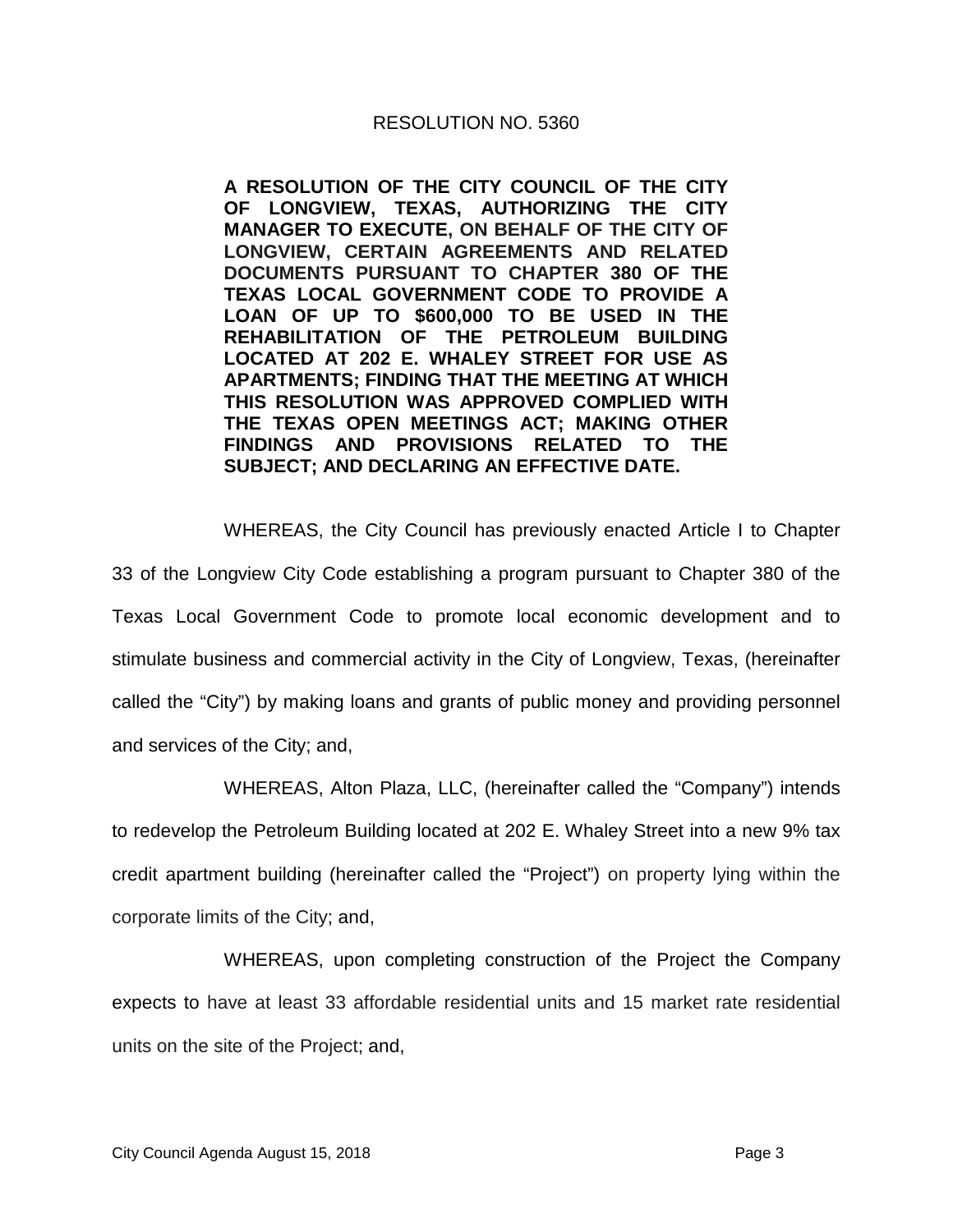WHEREAS, the City Council specifically determines that the Project will bring benefit to the City consistent with Section 33-8 of the Longview City Code and that the Company and the Project otherwise comply with the applicable requirements of Section 33-7 of the Longview City Code; NOW, THEREFORE,

BE IT RESOLVED BY THE CITY COUNCIL OF THE CITY OF LONGVIEW, TEXAS:

Section 1. That the findings set out in the preamble to this resolution are hereby in all things approved and adopted.

Section 2. That, pursuant to the authority set forth in Chapter 380 of the Texas Local Government Code and Article I to Chapter 33 of the Longview City Code and subject to the conditions set forth in this resolution, the City Manager is hereby authorized to execute agreements and other documents by and between the City and the Company and/or affiliates of the Company to encourage the Company to undertake and complete the Project.

Section 3. That the agreements authorized hereby shall be substantially in the form set forth in the attached Exhibit A, which exhibit is made a part of this resolution for all purposes.

Section 4. That the meeting at which this resolution was approved was in all things conducted in strict compliance with the Texas Open Meetings Act, Texas Government Code Chapter 551.

Section 5. That this resolution shall become effective immediately from and after its passage.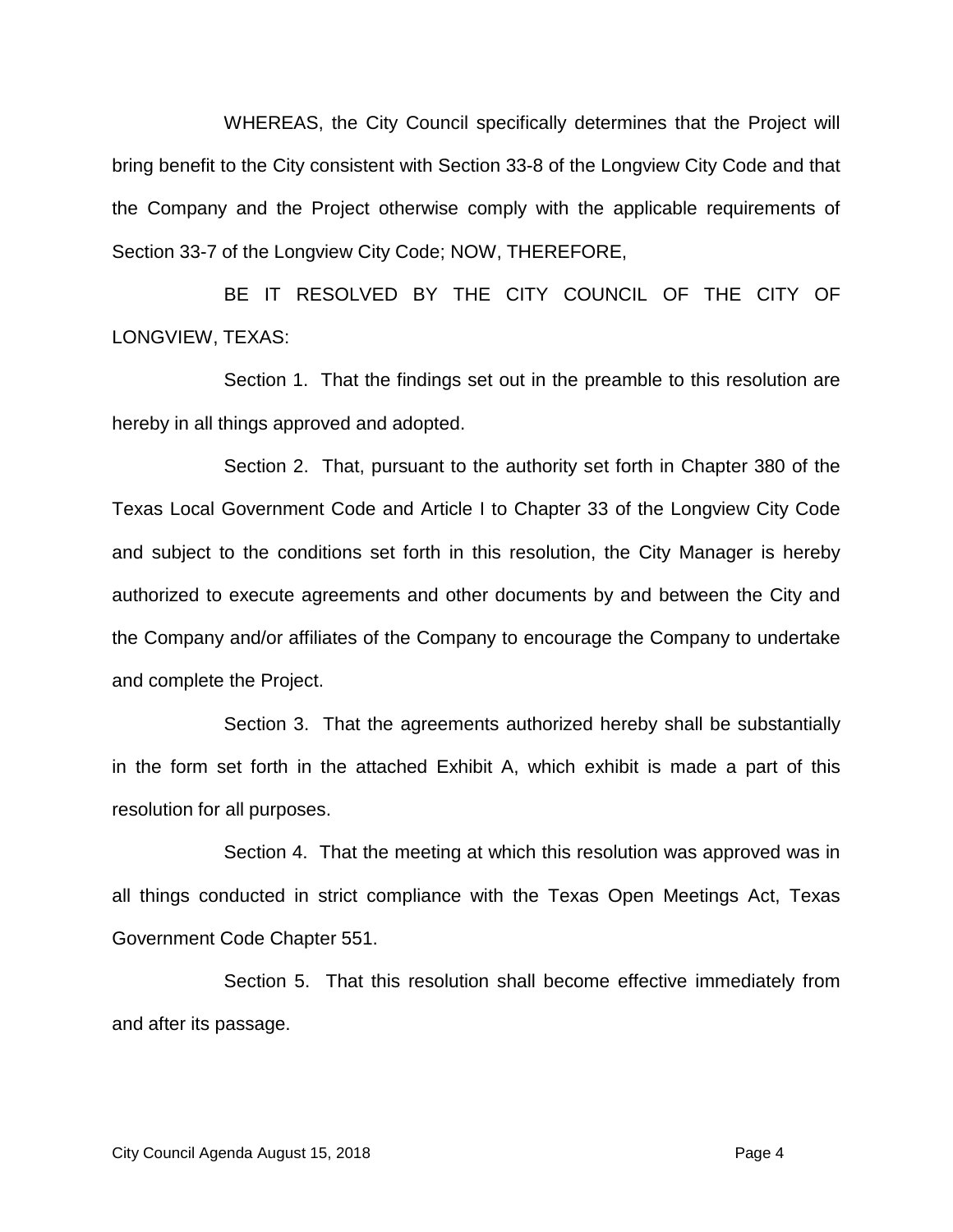PASSED AND APPROVED this 15<sup>th</sup> day of August, 2018.

\_\_\_\_\_\_\_\_\_\_\_\_\_\_\_\_\_\_\_\_\_ Dr. Andy Mack Mayor

ATTEST:

\_\_\_\_\_\_\_\_\_\_\_\_\_\_\_\_\_\_\_\_\_\_ Angie Shepard City Secretary

APPROVED AS TO FORM:

\_\_\_\_\_\_\_\_\_\_\_\_\_\_\_\_\_\_\_\_\_\_ Jim Finley City Attorney

R 380 K ALTON PLAZA 8-15-18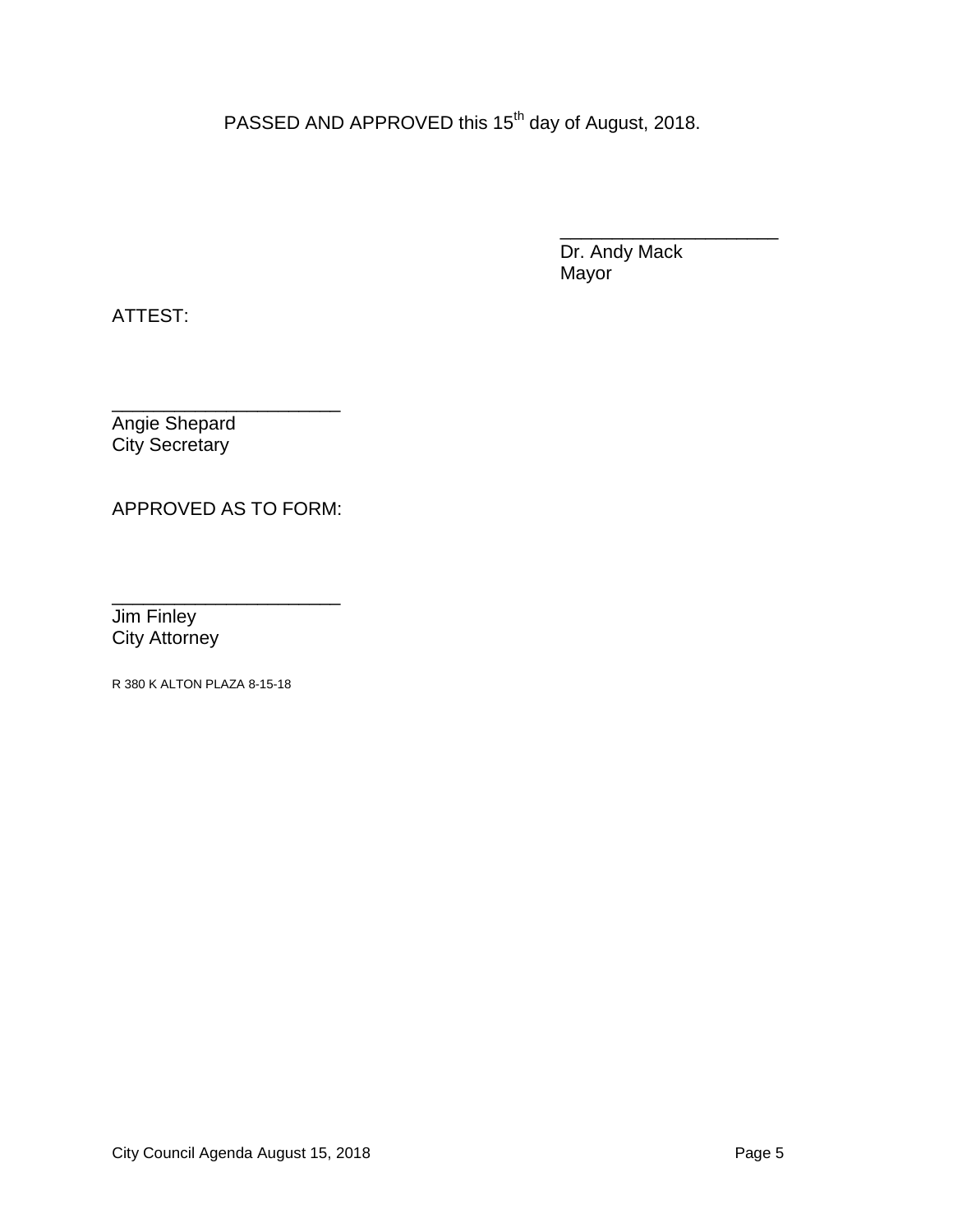## <span id="page-5-0"></span>**Budget Amendment for the efforts to Redevelop Downtown**

- **DESCRIPTION:** In order to promote residential growth by encouraging affordable housing, redevelopment utilizing infill sites, and consider lofts and apartments downtown. A budget amendment is necessary to use the Reserve Funds in the amount of \$600,000. **RECOMMENDED ACTION:** Passage Budget Amendment Ordinance **SOURCE OF FUNDS:** Reserve Funds
- **STAFF CONTACT:** Michael Shirley, AICP Director of Development Services 903-237-1059 mshirley@longviewtexas.gov

**COUNCIL DATE:** August 15 2018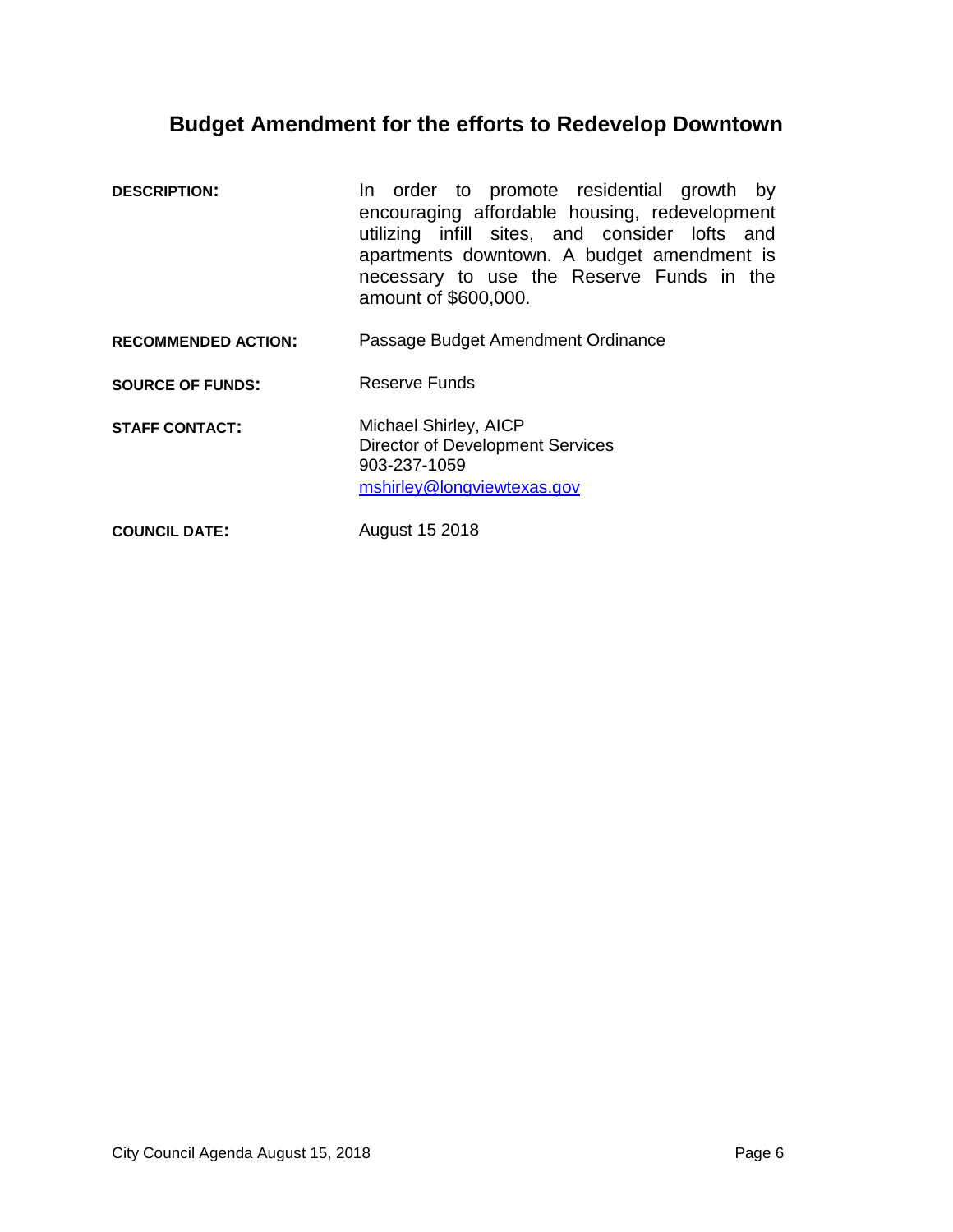### ORDINANCE NO. 4176

**AN ORDINANCE OF THE CITY COUNCIL OF THE CITY OF LONGVIEW, TEXAS, AMENDING THE BUDGET FOR THE CITY OF LONGVIEW, TEXAS, FOR FISCAL YEAR 2017-2018 BY ALLOCATING RESERVE FUNDS IN THE AMOUNT OF \$600,000 TO ACCOUNT 001-016-000-5111 FOR A CHAPTER 380 ECONOMIC DEVELOPMENT LOAN FOR THE ALTON PLAZA PROJECT, OTHERWISE KNOWN AS THE PETROLEUM BUILDING; DETERMINING THAT THE MEETING AT WHICH THIS ORDINANCE WAS APPROVED COMPLIED WITH THE TEXAS OPEN MEETINGS ACT; MAKING OTHER FINDINGS AND PROVISIONS RELATED TO THE SUBJECT; PROVIDING FOR FILING WITH THE COUNTY CLERKS OF GREGG AND HARRISON COUNTIES; AND PROVIDING AN EFFECTIVE DATE.**

WHEREAS, the City of Longview Comprehensive Plan identifies the

necessity to increase housing in order to encourage new development that is critical to

the livability and quality of life in Longview; and,

WHEREAS, the latest Downtown Small Area Plan committee along with

the consultant Freese and Nichols have identified housing as a critical need for

downtown to succeed; and,

WHEREAS, affordable housing is especially needed; and,

WHEREAS, funds in the amount of \$600,000 are needed to provide a portion of the funding for the purchase of downtown's historic Petroleum Building and the renovation of said building into a residential development to be called Alton Plaza; and,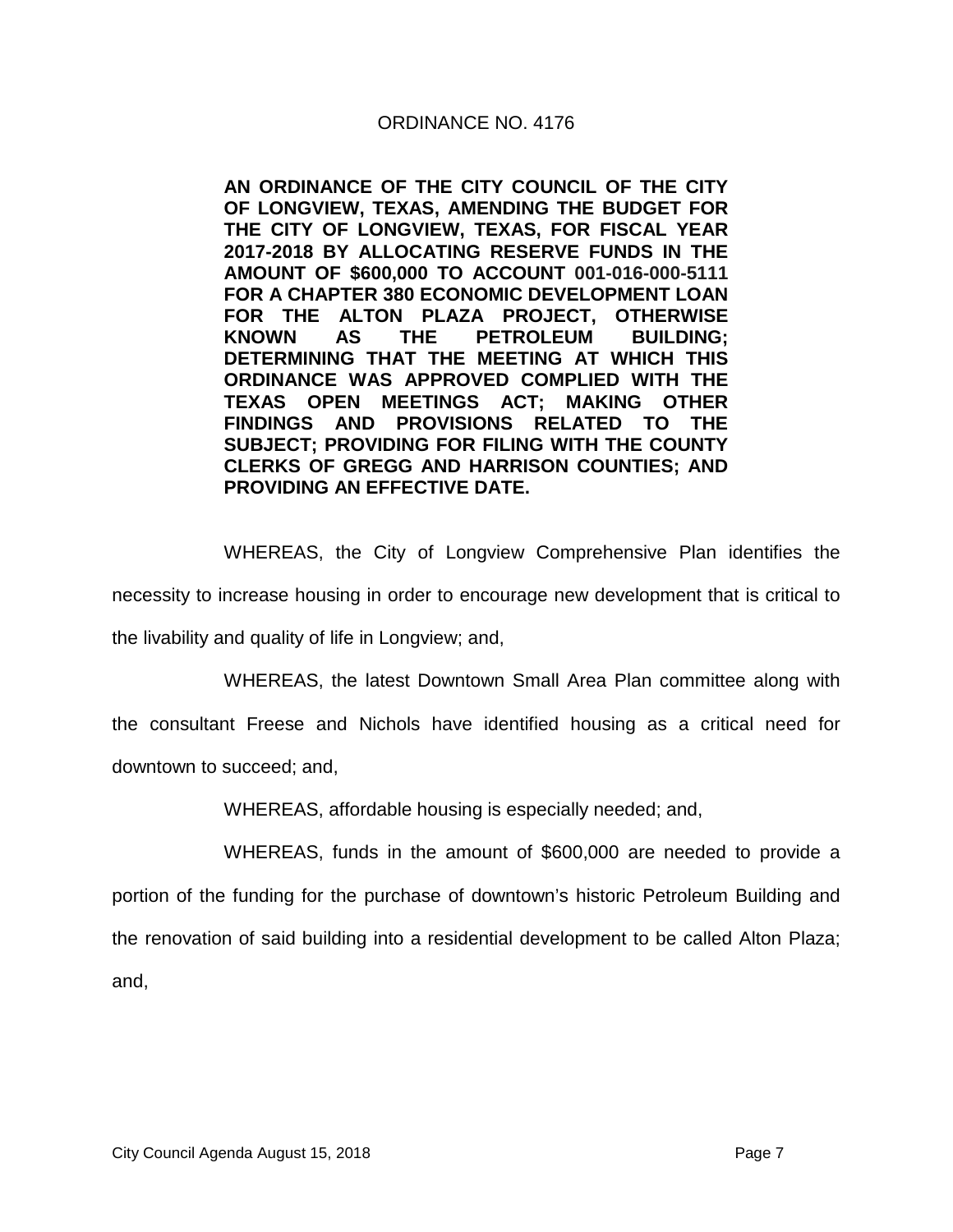WHEREAS, the City of Longview will appropriate \$600,000.00 from Reserve Funds for said efforts to promote residential growth by encouraging affordable housing, to promote redevelopment utilizing infill sites, and to increase the number of lofts and apartments in the downtown area; and,

WHEREAS, the 2017-2018 budget for City of Longview did not include funding for the Alton Plaza project; NOW, THEREFORE,

BE IT ORDAINED BY THE CITY COUNCIL OF THE CITY OF LONGVIEW, TEXAS:

Section 1. That the findings set out in the preamble to this ordinance are hereby in all things approved and adopted.

Section 2. That the budget for the City of Longview, Texas, fiscal year 2017-2018 is hereby amended by appropriating funds in the amount of \$600,000.00 to account number 001-016-000-5111 from Reserve Funds.

Section 3. That the City Secretary is hereby authorized and directed to file this budget amendment with the County Clerks of Gregg and Harrison Counties, Texas, in conformance with state law.

Section 4. That the meeting at which this ordinance was approved was conducted in strict compliance with the Texas Open Meetings Act, Texas Government Code Chapter 551.

Section 5. That this ordinance shall be effective immediately from and after its passage and publication as required by law.